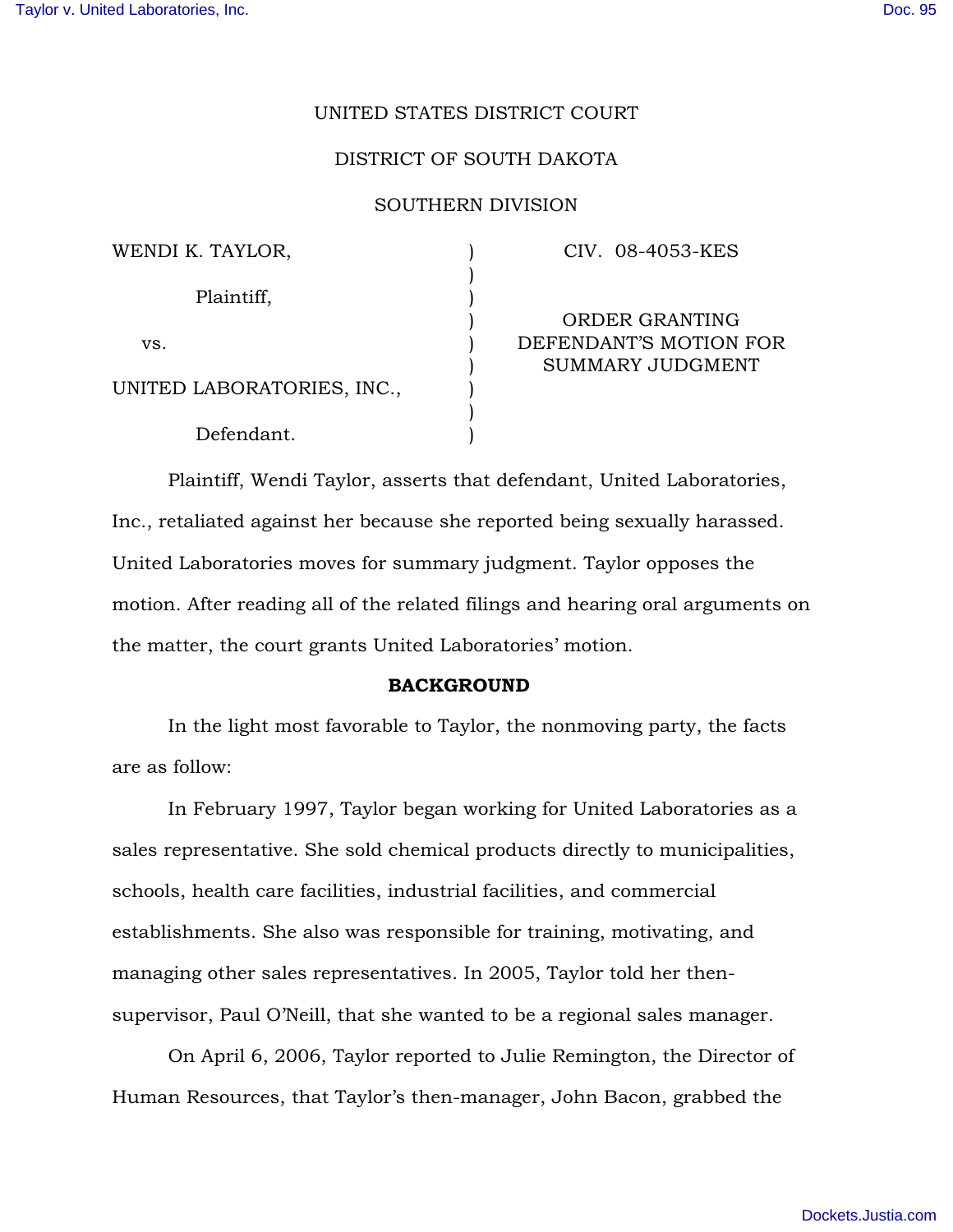back of Taylor's head and tried to kiss her in 1999. Taylor also informed Remington that Bacon followed her during a sales conference in Savannah, Georgia, from April 21, 2006, through April 23, 2006. Taylor informed Remington that Bacon repeatedly followed her from bus to bus and would sit beside her while they were at the sales conference. Bacon also had kept trying to touch her arm and had told dirty jokes. Remington investigated the allegation and did not find any evidence to support Taylor's claims.

On November 27, 2006, an opening for a regional sales manager position was filled by another person. On February 28, 2007, Taylor's name was removed as a contact person on a contract with the state of South Dakota. Taylor was also required to pay half of the freight costs for her sales associated with the state of South Dakota contract even though she had not been required to pay freight costs in the past.

On April 9, 2007, Taylor filed a charge of discrimination against United Laboratories. On August 30, 2007, numerous accounts were not assigned to Taylor even though Taylor claims her supervisor, O'Neill, previously told her that she would receive the accounts. Then on October 9, 2007, Taylor was no longer permitted to use her "house account" that allowed her to give free samples to customers.

#### ANALYSIS

Summary judgment is proper "if the pleadings, the discovery and disclosure materials on file, and any affidavits show that there is no genuine issue as to any material fact and that the movant is entitled to judgment as a matter of law." Fed. R. Civ. P. 56(c). The burden is initially placed on the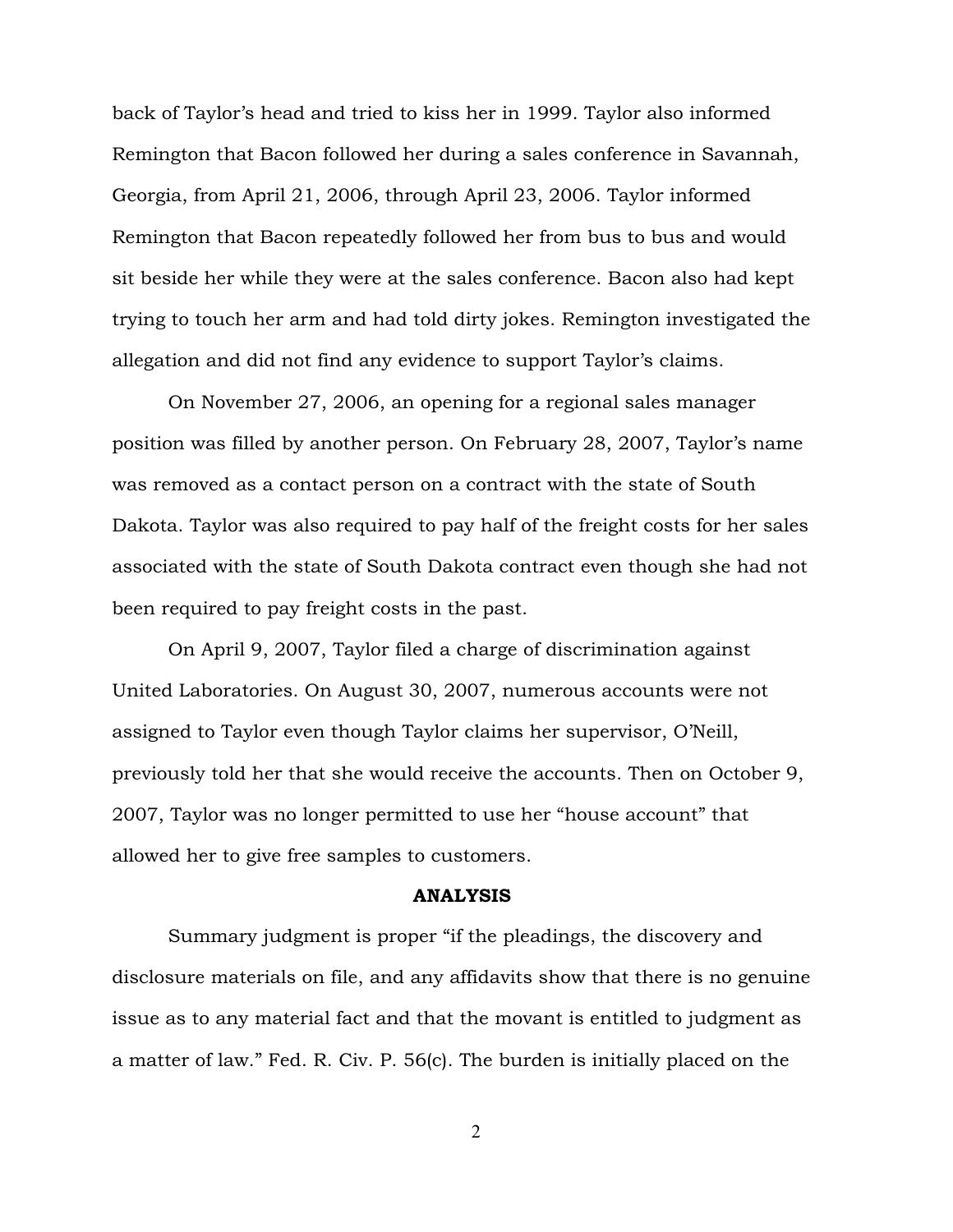moving party to establish the absence of a genuine issue of material fact and that the party is entitled to judgment as a matter of law. *Celotex Corp. v. Catrett*, 477 U.S. 317, 323 (1986) ("[A] party seeking summary judgment always bears the initial responsibility of . . . demonstrat[ing] the absence of a genuine issue of material fact." (internal quotations omitted)).

Once the moving party has met its initial burden, the nonmoving party "may not rely merely on allegations or denials in its own pleading[.]" Fed. R. Civ. P. 56(e)(2). Rather, the nonmoving party must, "by affidavits or as otherwise provided in this rule[,] set out specific facts showing a genuine issue for trial." *Id.* For purposes of summary judgment, the facts and inferences drawn from those facts are "viewed in the light most favorable to the party opposing the motion." *Matsushita Elec. Indus. Co. v. Zenith Radio Corp.*, 475 U.S. 574, 586 (1986) (quoting *United States v. Diebold, Inc.*, 369 U.S. 654, 655 (1962)).

The Second Amended Complaint asserts a retaliation cause of action under Title VII and SDCL 20-13-10. The South Dakota Supreme Court in *Huck v. McCain Foods*, 479 N.W.2d 167 (S.D. 1991), interpreted SDCL 20- 13-10 as being "comparable to the corresponding provision in Title VII" and applied federal case law construing Title VII in its analysis of the state-law retaliation claim. *Id.* at 169. Thus, the court's analysis of the Title VII claim applies similarly to the state-law retaliation claim. *See Petersen v. ProxyMed, Inc.*, 617 F. Supp. 2d 835, 845-46 (D.S.D. 2008).

The familiar burden-shifting framework established in *McDonnell Douglas Corp. v. Green*, 411 U.S. 792 (1973), applies in analyzing a motion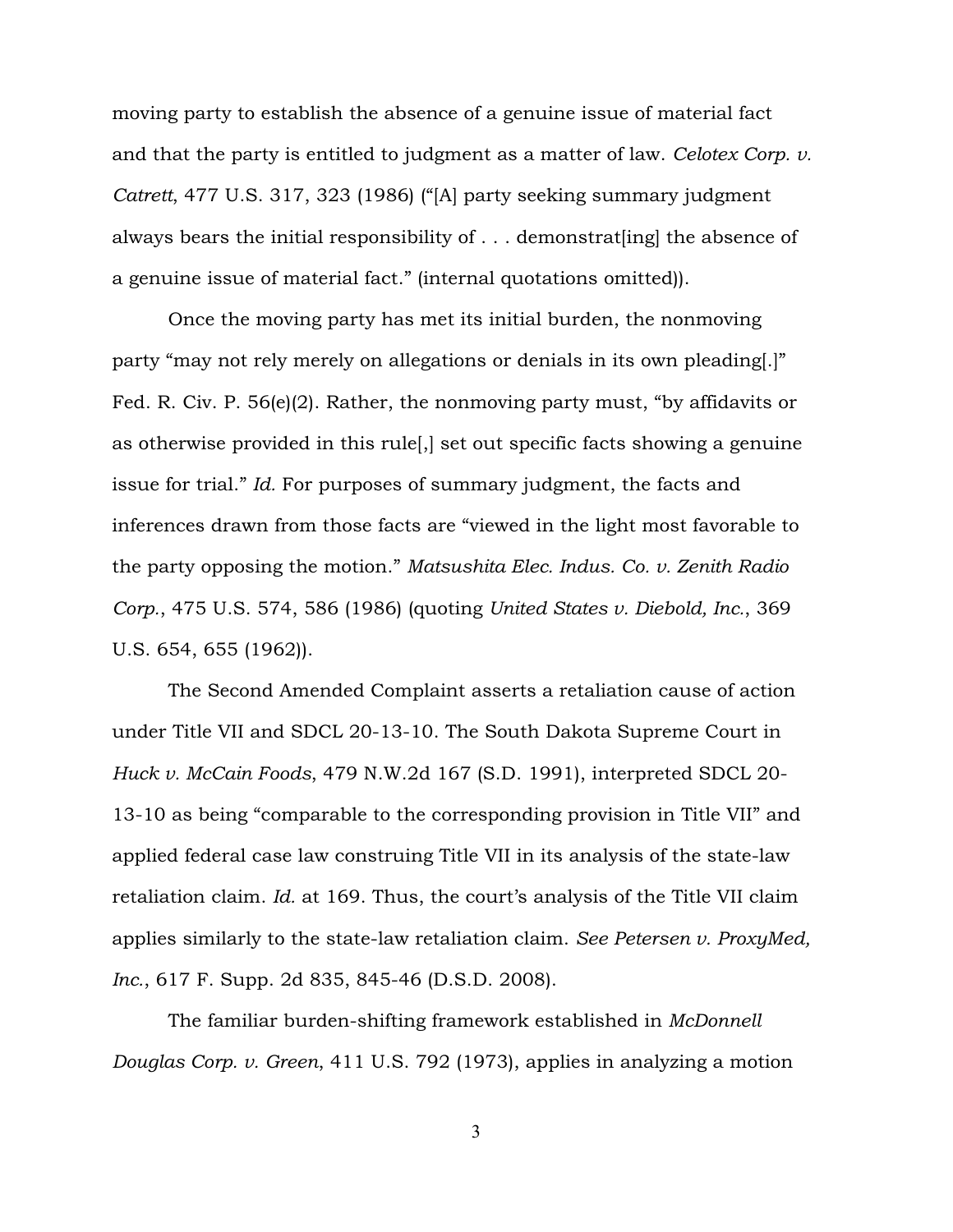for summary judgment when there is no direct evidence of retaliation against an employee that engages in protected activity. *Jackson v. United Parcel Service, Inc.*, 548 F.3d 1137, 1142 (8th Cir. 2008) (citing *Kasper v. Federated Mut. Ins. Co.*, 425 F.3d 496 502 (8th Cir. 2005)). Under this framework, "plaintiff first must demonstrate a prima facie case of retaliation to survive summary judgment." *Id.* (internal quotation and citation omitted). "To meet this burden, [the plaintiff] must show that '(1) she engaged in a protected activity, (2) she suffered an adverse employment action, and (3) there was a causal connection between the protected activity and the adverse employment action.' " *Id.* (citation omitted).

After the prima facie case is established, "the burden shifts to the defendants to articulate a legitimate, nondiscriminatory reason for their actions." *Thomas v. Corwin*, 483 F.3d 516, 528 (8th Cir. 2007) (citing *McDonnell Douglas Corp. v. Green*, 411 U.S. 792, 802, 804 (1973)). "This burden is one of production, not persuasion; it can involve no credibility assessment." *Reeves v. Sanderson Plumbing Prods., Inc.*, 530 U.S. 133, 142 (2000) (quotation and citation omitted). "If the employer successfully makes this showing, the burden shifts back to the plaintiff to show the employer's proffered reason was a pretext." *Kasper*, 425 F.3d at 502 (citation omitted). "[A] plaintiff's prima facie case, combined with sufficient evidence to find that the employer's asserted justification is false, may permit the trier of fact to conclude that the employer unlawfully discriminated." *Reeves v. Sanderson Plumbing Prods., Inc.*, 530 U.S. 133, 148 (2000) (applying the *McDonnell Douglas* burden-shifting analysis in the context of an age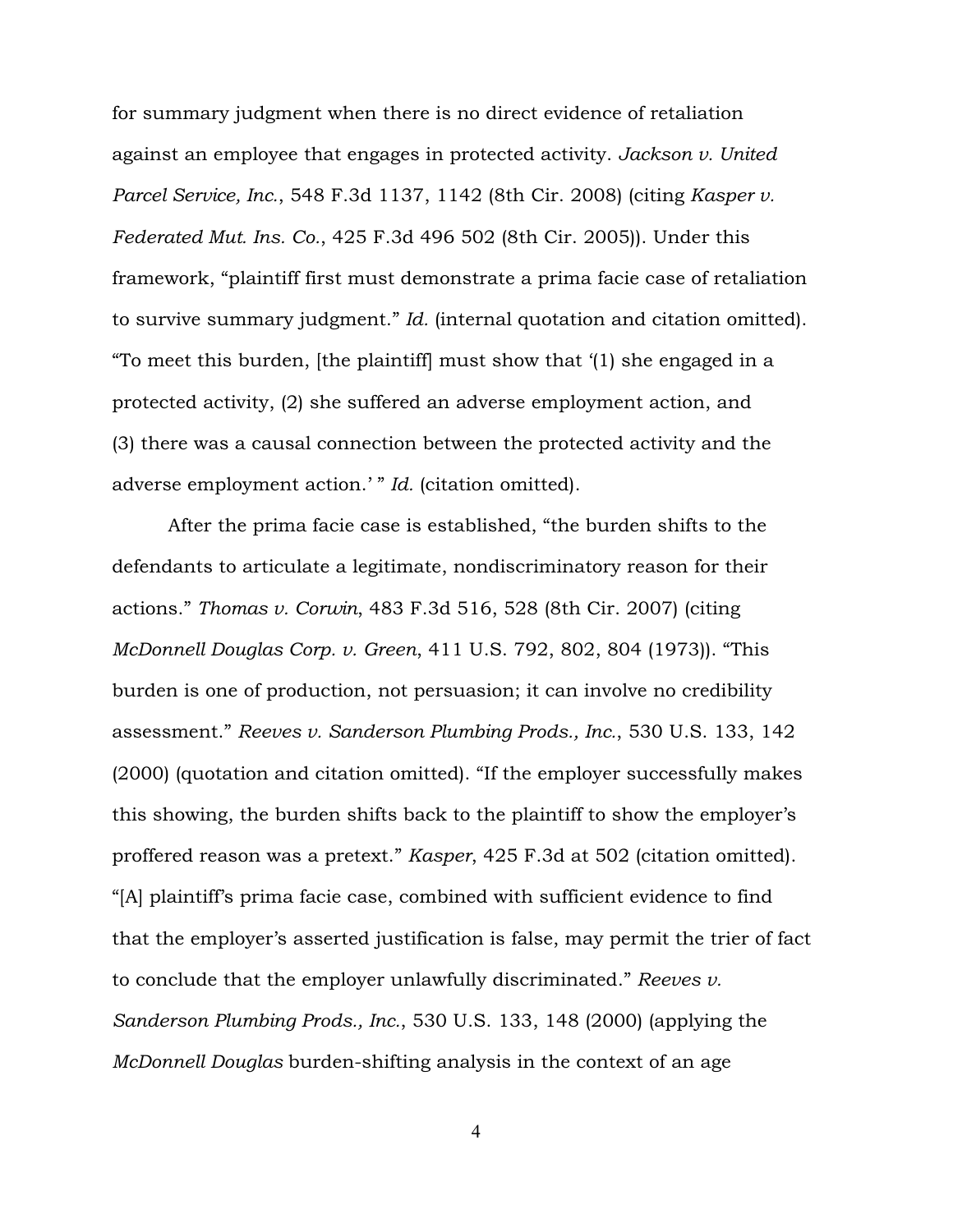discrimination claim); *see also McArdle v. Dell Prods. L.P.*, 293 Fed. Appx. 331, 339 (5th Cir. 2008) (unpublished opinion) (applying the reasoning in Reeves in a retaliation case).

# I. Prima Facie Case for Retaliation Claim

## A. Protected Activity

United Laboratories argues that failing to promote Taylor to the regional sales manager position, removing her name as the contact person on a contract with the state of South Dakota, and requiring her to pay half of the freight costs cannot be construed as retaliation because those events occurred prior to the formal charge of discrimination against United Laboratories. This argument fails, however, because it is undisputed that Taylor first reported two separate sexual harassment incidents in April 2006, to the Director of Human Resources. This report occurred at least seven months prior to the first alleged retaliatory act. As the Eighth Circuit Court of Appeals stated in *Buettner v. Arch Coal Sales Co.*, 216 F.3d 707 (8th Cir. 2000), "Title VII's prohibition against retaliatory discrimination protects activities ranging from filing a complaint to *expressing a belief that the employer has engaged in discriminatory practices*." *Id.* at 714 (emphasis added). By reporting the alleged incidents to her supervisor, Taylor expressed her belief that Bacon had sexually harassed her and had recently continued to sexually harass her. Thus, Taylor's act of reporting the alleged incidents constitutes protected activity. *See id.*

United Laboratories also argues that summary judgment is appropriate because Bacon's behavior did not constitute sexual harassment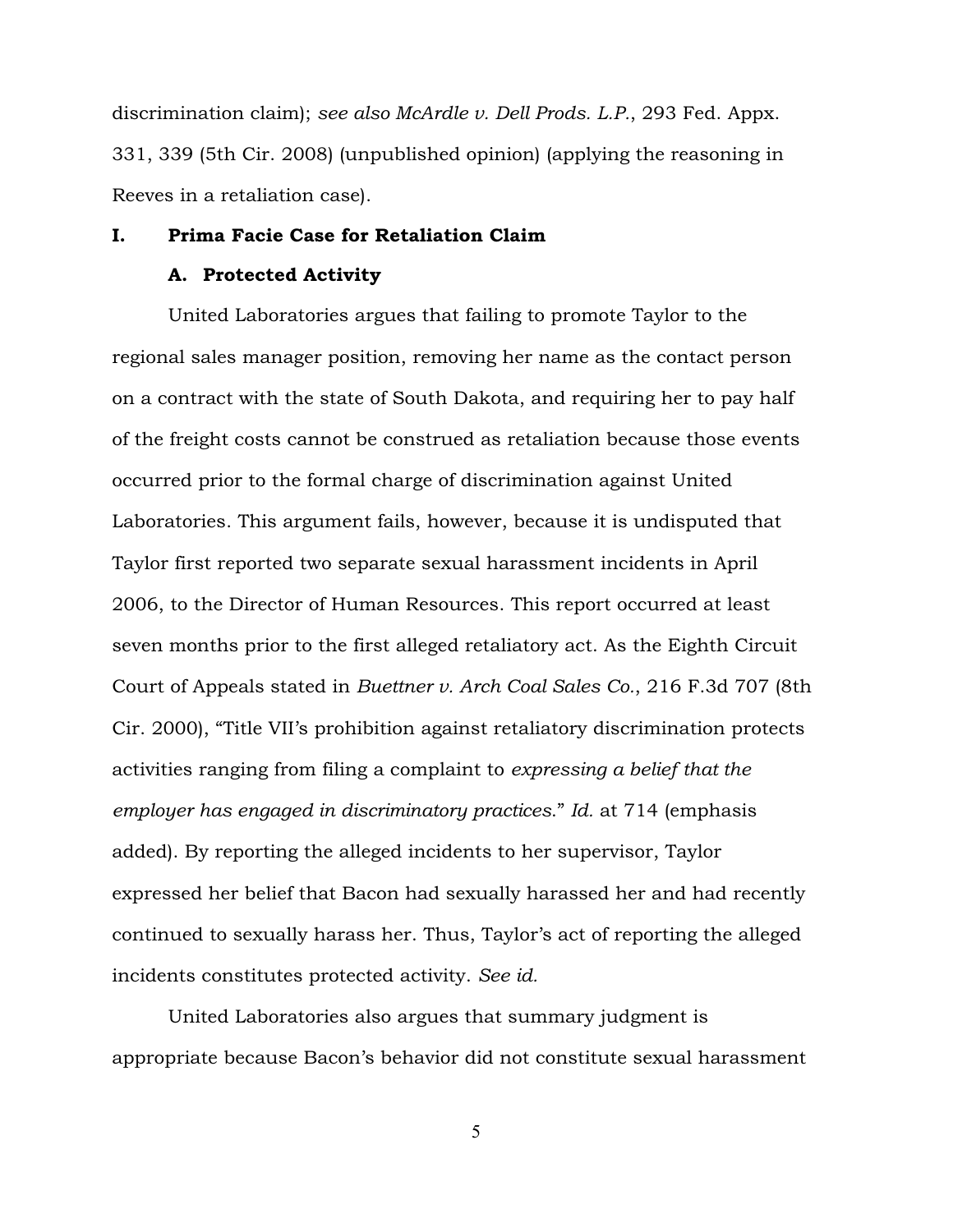as a matter of law. To support this argument, United Laboratories relies on *Meriwether v. Caraustar Packaging Co.*, 326 F.3d 990 (8th Cir. 2003). In *Meriwether*, the Eighth Circuit Court of Appeals held that a "lone grabbing [of a co-worker's buttock with force near the upper thigh] and subsequent encounter [did] not . . . create an abusive working environment." 326 F.3d at 993 (citations omitted).

The holding in *Meriwether* is not applicable to this case because there the issue was whether the alleged behavior actually created a "hostile work environment sexual harassment." 326 F.3d at 993. While Bacon's alleged behavior might not have actually created a hostile work environment as a matter of law, "[p]roof of a retaliation claim is not the same as a direct claim of discrimination." *Van Horn v. Specialized Support Servs., Inc.*, 269 F. Supp. 2d 1064, 1072 (S.D. Iowa 2003) (citations omitted) (rejecting the argument that a court's "finding for Defendant on the sexual harassment claim necessarily exonerates it on the retaliation claim"); *see also Foster v. Time Warner Entm't Co., L.P.*, 250 F.3d 1189, 1195 (8th Cir. 2001) (stating in the context of a claim under the Americans with Disabilities Act that "[p]roof of a retaliation claim is not the same as a direct claim of disability discrimination"). "A plaintiff need not establish the conduct which she opposed was in fact" sexual harassment. *Buettner*, 216 F.3d at 714. Rather the standard is whether Taylor had a "good faith, reasonable *belief* that the underlying challenged action violated the law." *See id.* (emphasis added).

United Laboratories then argues that Taylor did not have the required "good faith, reasonable belief that the underlying challenged action violated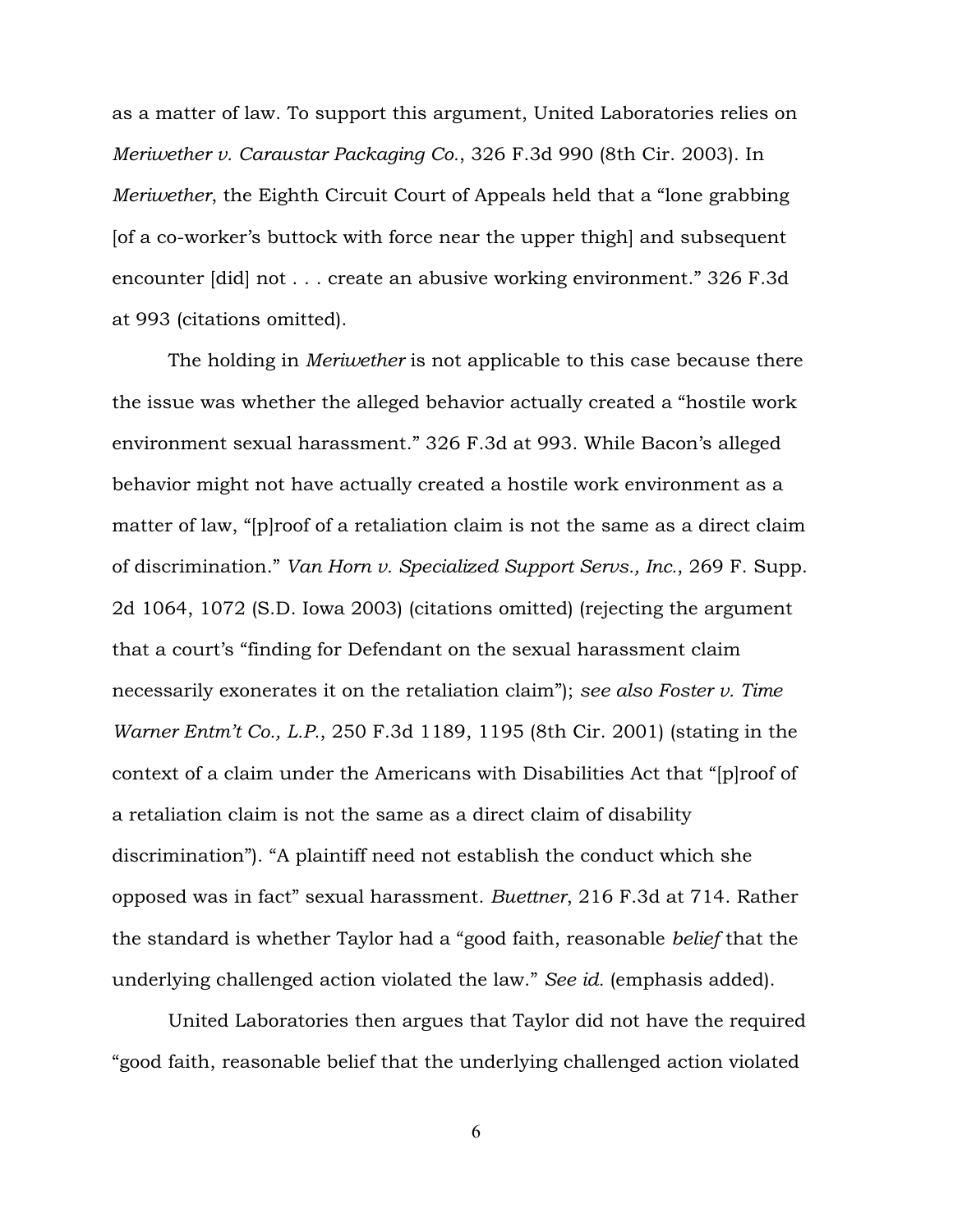the law." *See id.* To support this argument, United Laboratories relies on *Boone v. Larson Manufacturing Co., Inc.*, 299 F. Supp. 2d 1008 (D.S.D. 2003). The South Dakota District Court in *Boone* held that "no reasonable person could have believed that the two isolated incidents of [a supervisor] commenting about [an employee's] breasts violated Title VII's standard." 299 F. Supp. 2d at 1021-22 (citations omitted). *Boone* is materially distinguishable from this case, however, because here the alleged behavior involved physical contact in an attempt to perform an apparent sexual act.<sup>1</sup>

Viewing the facts in the light most favorable to Taylor, a jury could reasonably find that Taylor had a good faith, reasonable belief that Bacon's act of grabbing the back of her head and trying to kiss her violated the law. *Cf. Van Horn*, 269 F. Supp. 2d at 1072 (finding "that Plaintiff believed KB's grabbing of her breast was unlawful sexual harassment . . . and that this belief was both reasonable and in good faith"). Thus, United Laboratories' argument that its actions toward Taylor cannot be considered retaliation as a matter of law because she did not partake in protected activity is without merit. *See Buettner*, 216 F.3d at 714.

### B. Adverse Employment Action

United Laboratories argues that Taylor did not experience an adverse employment action by not being promoted to a regional sales manager because she was not qualified for the position. Specifically, United

 $1$  United Laboratories argues that Taylor's seven-year delay in reporting the first alleged incident demonstrates as a matter of law that she did not have a good faith belief that Bacon's actions violated the law. There is evidence, however, that Taylor "actually had reported [the first incident] immediately." (Docket 73, Ex. 1 at 7.)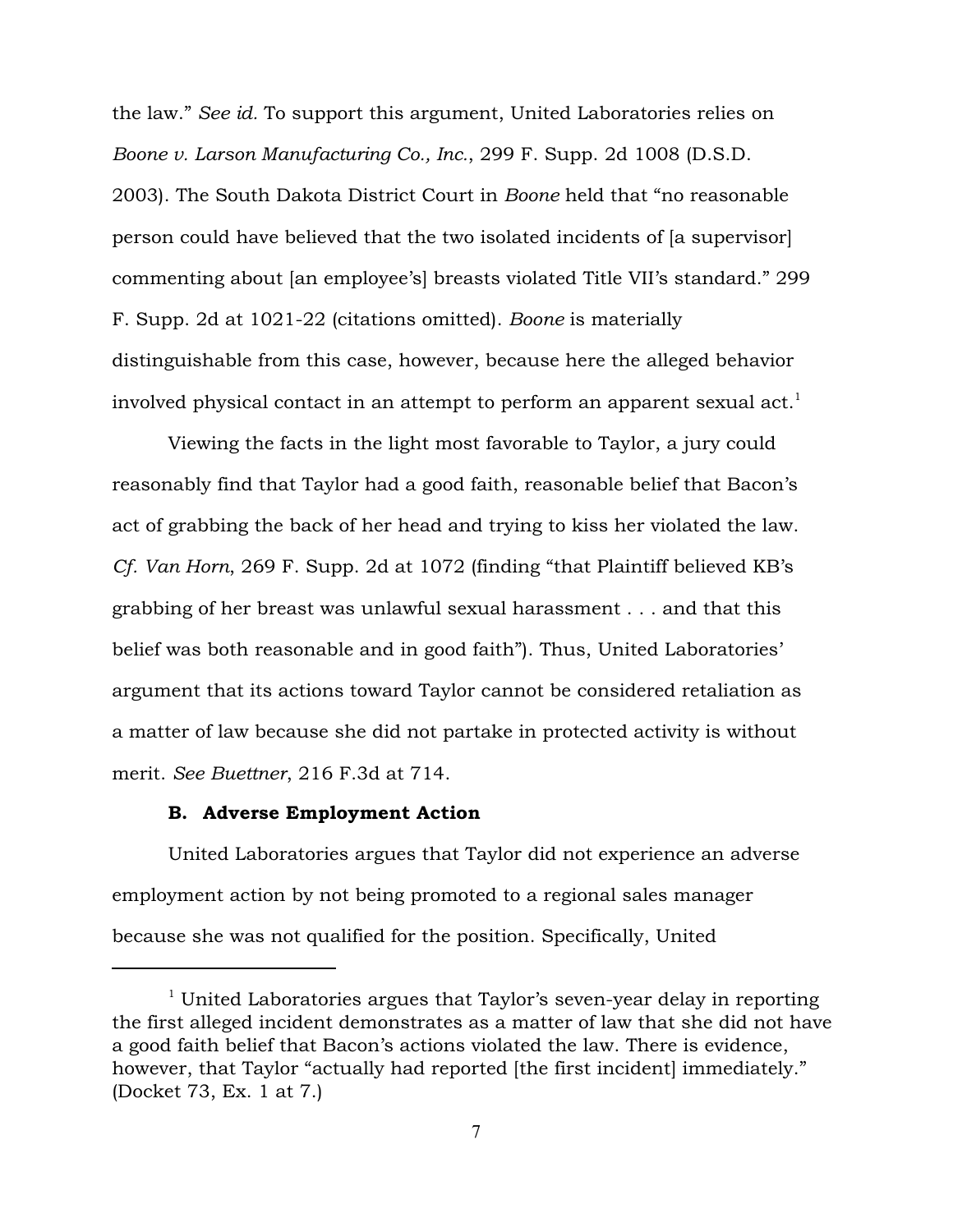Laboratories argues that Taylor was not "Qualified at Expert Level Technical Sales," which is a prerequisite for becoming a regional sales manager. (Docket 77, Ex. 11 at 2.) Taylor did not respond to this argument in her brief. She does not dispute that being qualified at Expert Level Technical Sales is an explicit requirement for becoming a regional sales manager. (Docket 89 at 1.) And she does not allege that she satisfied that requirement. Taylor does, however, state in her Response to Defendant's Statement of Undisputed Material Facts that she did not "have to do anything special, except for the training, and take a couple tests." (Docket 89 at 12.)

The Eighth Circuit Court of Appeals has not directly held that to show an adverse employment action an employee must demonstrate that she was qualified for the position. The court has stated, however, that a prima facie case for racial discrimination in the failure to promote context requires evidence that the employee "was qualified . . . for a promotion to an available position." *Brown v. Mo. State Highway Patrol*, 56 Fed. Appx. 282, 284 (8th Cir. 2003) (citations omitted). It stands to reason that there is no adverse employment action when an employee is not promoted to a position for which the employee would not otherwise qualify. *See Honor v. Booz-Allen & Hamilton, Inc.*, 383 F.3d 180, 189 (4th Cir. 2004) ("Although failure to promote can constitute an adverse employment action for the purposes of a retaliation claim under certain circumstances, . . . it does not [when the employee] was not qualified for the promotion[.]" (citation omitted)).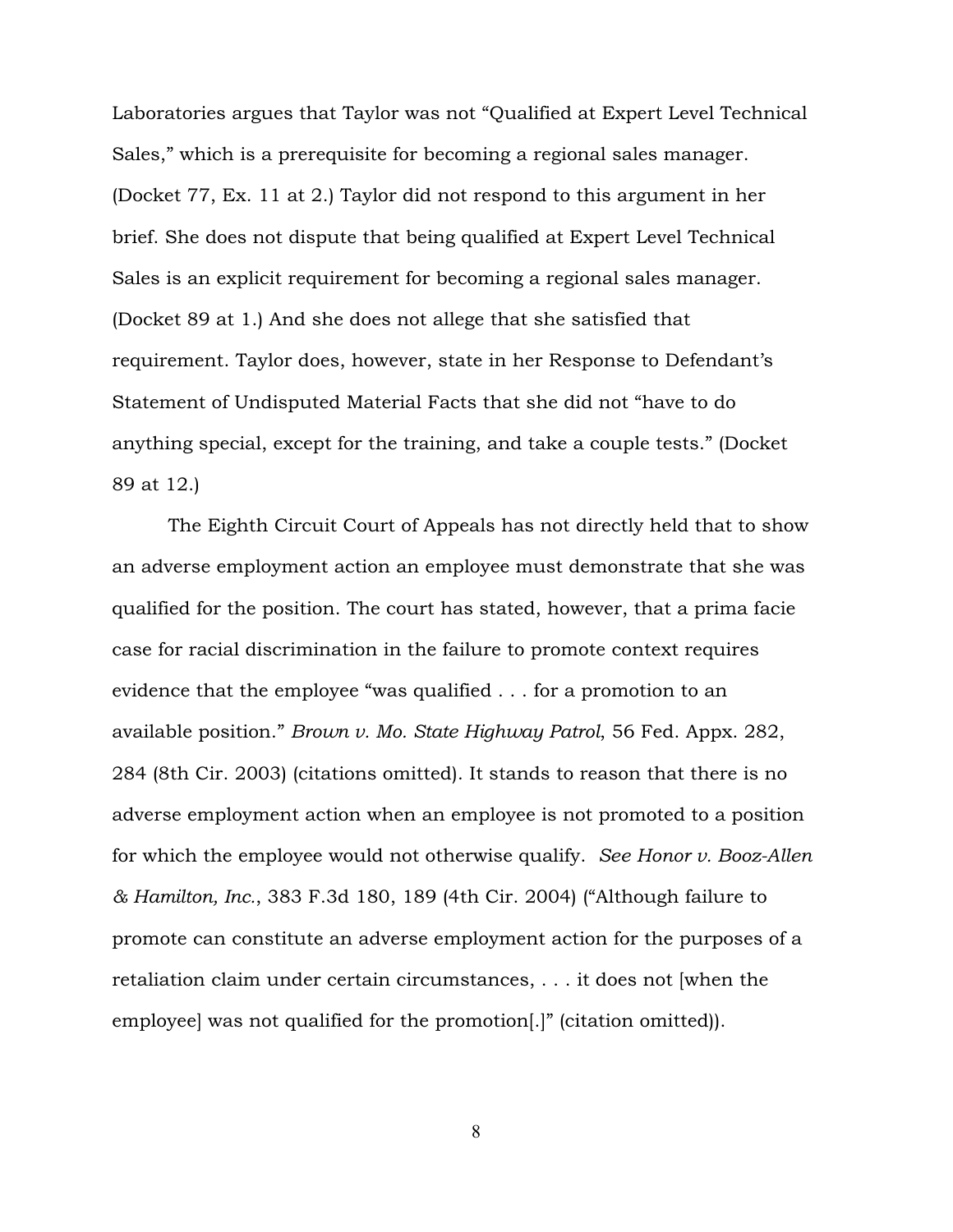The only argument made by Taylor with regard to this issue is that she was promoted in the past. There is no evidence, however, that Taylor qualified for the regional sales manager position. And the fact that United Laboratories previously promoted Taylor does not establish that she is qualified for an additional promotion. Taylor has not even argued that she was qualified for the sought-after position. Thus, she has not established that United Laboratories' failure to promote her constituted an adverse employment action.

Taylor also contends that United Laboratories' removal of her name as a contact person on a contract with the state of South Dakota, requirement that she pay half of the freight costs for her sales that were associated with that state of South Dakota contract, and refusal to assign Taylor numerous accounts constitute an adverse employment action. Taylor contends that she did not receive some commissions because United Laboratories removed her name as a contact person on a contract. (Docket 73, Ex. 1 at 10.) And it is reasonable to infer that Taylor's income was effectively reduced because she was subsequently required to pay half of the freight costs. It is also reasonable to infer that United Laboratories' refusal to assign numerous accounts to Taylor prevented her from otherwise receiving substantial income.

Thus, viewing the evidence in the light most favorable to Taylor, there is evidence that these alleged actions either prevented Taylor from receiving commissions that she was otherwise entitled to or interfered with Taylor's ability to sell to customers, which in turn caused Taylor to receive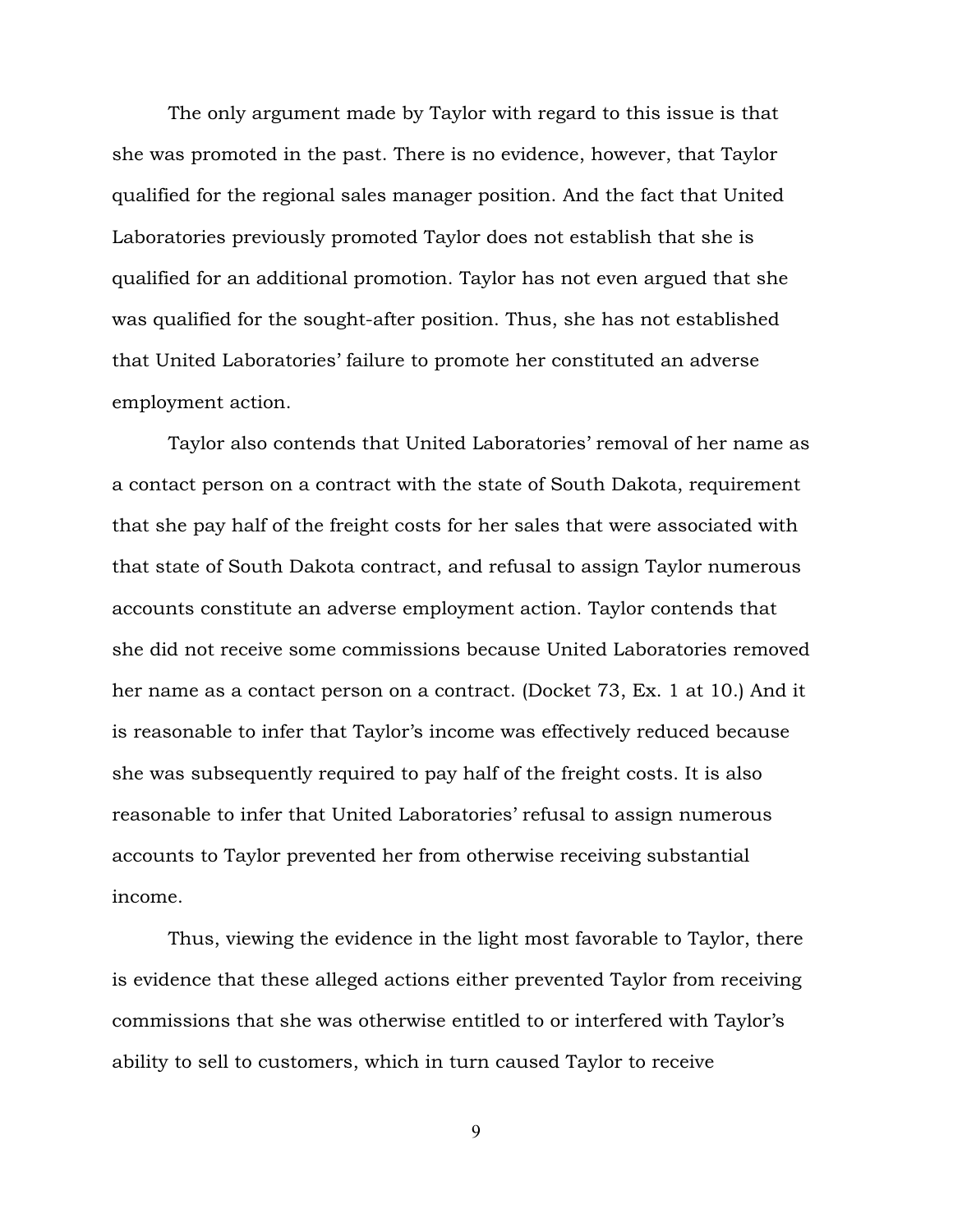substantially less income. (Docket 82 at 10.) A reduction in an employee's income constitutes an adverse employment action. *See Sallis v. Univ. of Minn.*, 408 F.3d 470, 476 (8th Cir. 2005) ("An adverse employment action means 'a material employment disadvantage, such as a change in salary, benefits, or responsibilities.'" (citation omitted)). As a result, the court finds that Taylor has sufficiently demonstrated that she suffered an adverse employment action as a result of these various actions.

With regard to Taylor's house account, there is evidence that United Laboratories interfered with Taylor's ability to use her house account for purposes of giving free samples to her customers. Taylor admits, however, that she was able to obtain the sought-after items by using her supervisor's house account. (Docket 89 at 19.) She has presented no evidence that this interference caused any harm. "Because she does not suggest th[is] action[] caused any harm, let alone significant harm, . . . [the action] would not have deterred a reasonable employee from engaging in protected activity." *Devin v. Schwan's Home Serv., Inc.*, 491 F.3d 778, 786 (8th Cir. 2007) ("[R]etaliatory actions must be material, producing significant rather than trivial harm."). Thus, summary judgment is granted with regard to Taylor's house account because there is no evidence that alleged interference caused Taylor to experience a significant harm.

# C. Causal Connection

United Laboratories argues that there is no evidence of a causal connection between any alleged retaliation and Taylor's protected activities. "An inference of a causal connection between a charge of discrimination and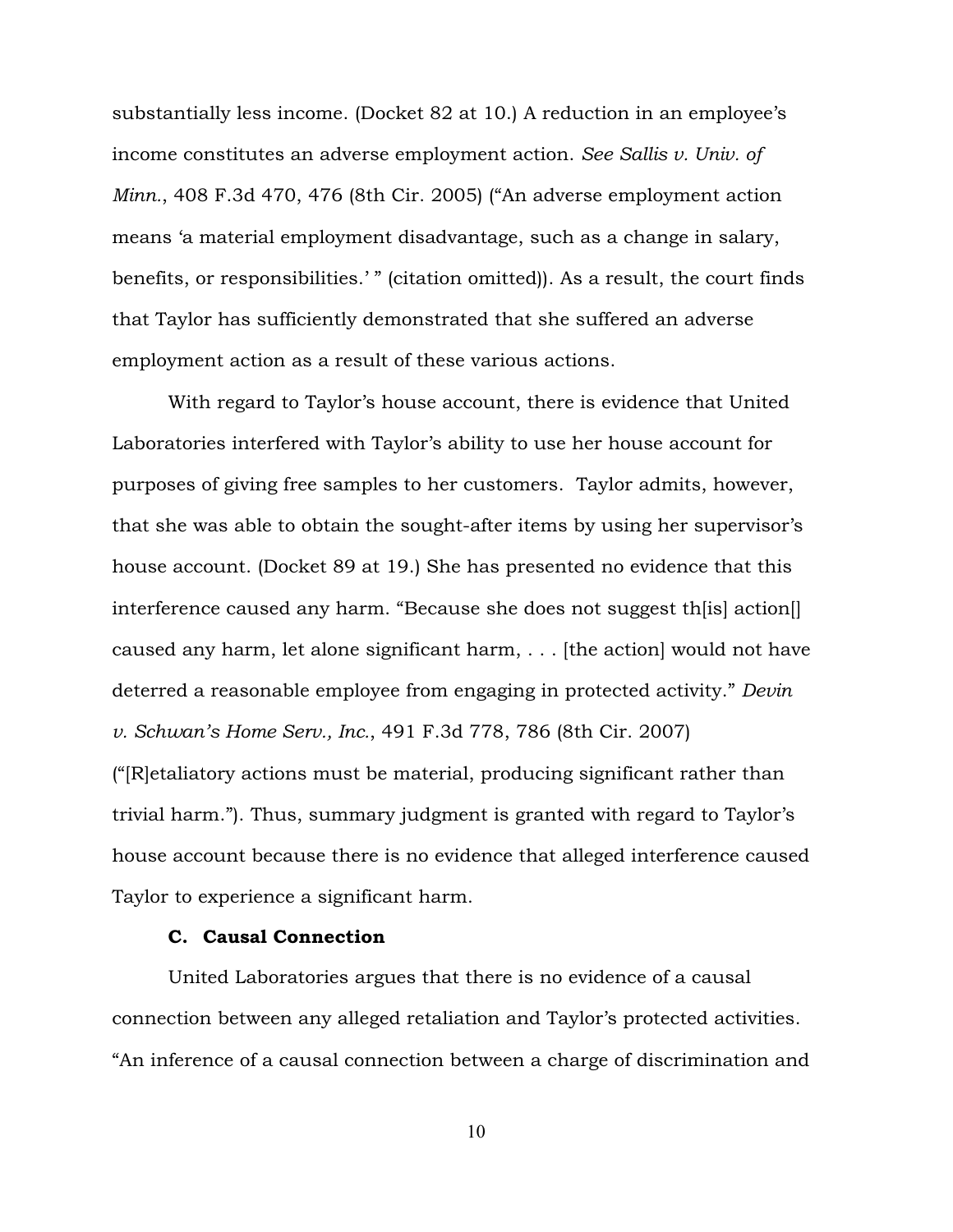termination can be drawn from the timing of the two events." *Peterson v. Scott County*, 406 F.3d 515, 524 (8th Cir. 2005). In some cases, temporal proximity may be sufficient to demonstrate a prima facie case under *McDonnell Douglas*. *See O'Bryan v. KTIV Television*, 64 F.3d 1188, 1193-94 (8th Cir. 1995). But "[g]enerally, more than a temporal connection between the protected conduct and the adverse employment action is required to present a genuine factual issue on retaliation." *Kiel v. Select Artificials, Inc.*, 169 F.3d 1131, 1136 (8th Cir. 1999) (en banc).

Taylor's first protected activity occurred on April 6, 2006. The first adverse employment action occurred approximately seven months later on November 27, 2006, when United Laboratories allegedly failed to promote Taylor. The next alleged retaliatory acts occurred three months later, on February 28, 2007, when United Laboratories removed Taylor's name as a contact from a state of South Dakota contract and Taylor effectively became responsible for half of the freight costs associated with that contract. Then Taylor's second protected activity occurred on April 9, 2007, when she filed her first charge of discrimination with the South Dakota Division of Human Rights. The first subsequent adverse employment action occurred over four months later on August 30, 2007, when United Laboratories refused to assign numerous accounts to Taylor as allegedly promised. And the last alleged retaliatory act occurred on October 9, 2007, approximately six months after Taylor filed her charge of discrimination, when she was prevented from being allowed to use her house account.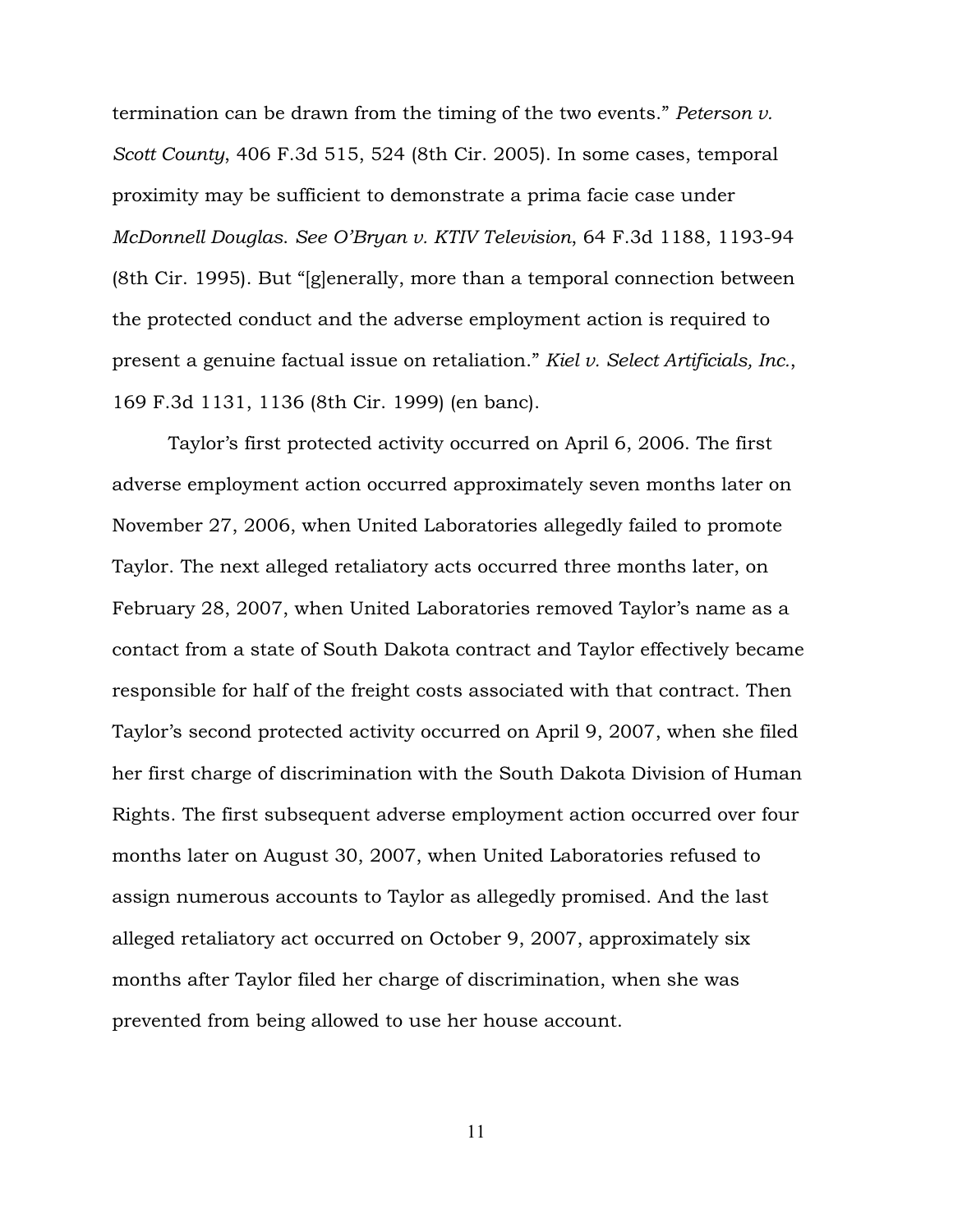The recent opinion in *Fercello v. County of Ramsey*, F.3d, 2010 WL 2945312 (8th Cir. July 29, 2010), guides this court's analysis. There the Eighth Circuit Court of Appeals stated that "a gap of nearly six months between [the] protected and the alleged adverse employment action . . . weaken[ed] the inference of causation . . . and [] eliminate[d] [the] ability to prove causation based on temporal proximity alone[.]" *Id.* at \*7 (citations omitted). Here, the closest temporal relationship between a protected action and an alleged adverse employment action is approximately four-and-a-half months, which is the time period between Taylor's second protected activity and United Laboratories' failure to assign numerous accounts to Taylor. Thus, Taylor must identify "other indicators of causation, and do so in light of a significant time gap." *Id.*

Taylor argues that a causal connection is demonstrated by the fact that her income dramatically decreased after she engaged in the protected activity. Evidence of a decrease in salary, however, does not allow one to infer any causal connection between her protected activity and United Laboratories' actions; it only reveals the effect of United Laboratories' actions. Other than temporal proximity, Taylor simply does not identify any evidence inferring a causal connection between her protected activities and the adverse employment actions.<sup>2</sup> There is also no evidence in the record that other employees were treated differently than Taylor. Thus, even while

 $2$  According to Taylor's attorney, Taylor's affidavit contains a statement in which Taylor claims that a supervisor had told her something to the effect of "you are on your way out" some time after she had engaged in protected activity. The court has reviewed all of Taylor's affidavits and was unable to locate this statement.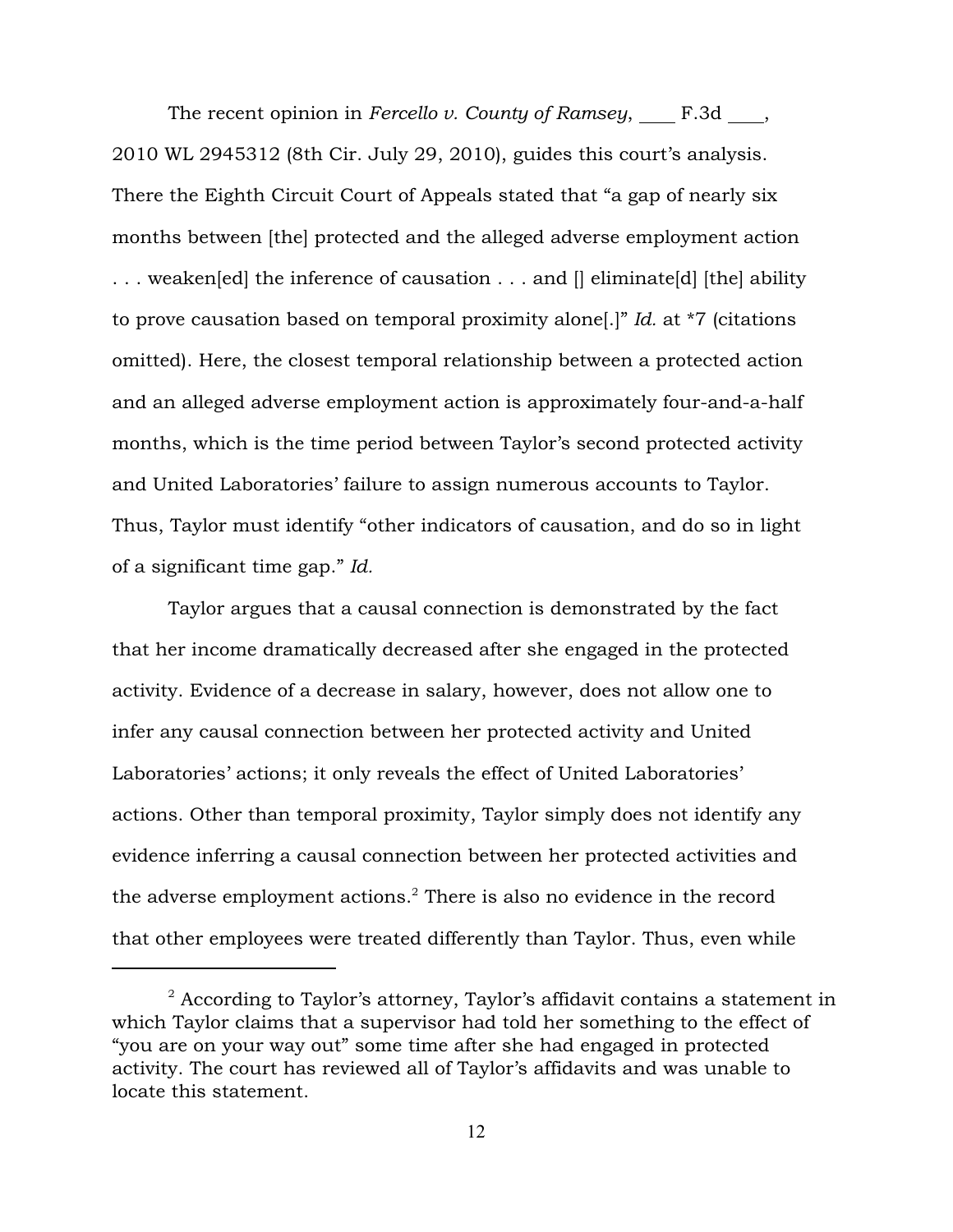viewing the evidence in the light most favorable to Taylor and drawing all reasonable inferences in her favor, the court finds that there is insufficient evidence to find a causal connection between United Laboratories' actions and Taylor's protected activities. While the analysis could end here, the court will nonetheless continue its analysis.

#### II. Legitimate, Nondiscriminatory Reason

If Taylor had established a prima facie case, the burden would then shift to United Laboratories to articulate a legitimate, nondiscriminatory reason for its actions. *Thomas*, 483 F.3d at 528. United Laboratories claims that it made a company-wide policy change, had an established companywide policy, and that a change in a contractual term occurred. Specifically, Taylor's name was removed as a contact person from the state of South Dakota contract because of a company-wide change in policy that sales representatives were not to be identified as the contact person for government contracts and bids. (Docket 77 at 8.) Similarly, Taylor's house account was not terminated but only limited as a result of a company-wide policy that all house account charges be reduced. (Docket 77 at 5.) And Taylor was not assigned Willmot's accounts because United Laboratories had an established policy that an employee was not authorized to handle accounts that were outside the employee's registered sales territory.<sup>3</sup> (Docket 77 at 4; Docket 88, Ex. 1 at 4.) Finally, the state of South Dakota required the delivery costs to be paid for by the seller, which was reflected in

 $^3$  Willmot's accounts were located in Nebraska, which was outside Taylor's registered sales territory.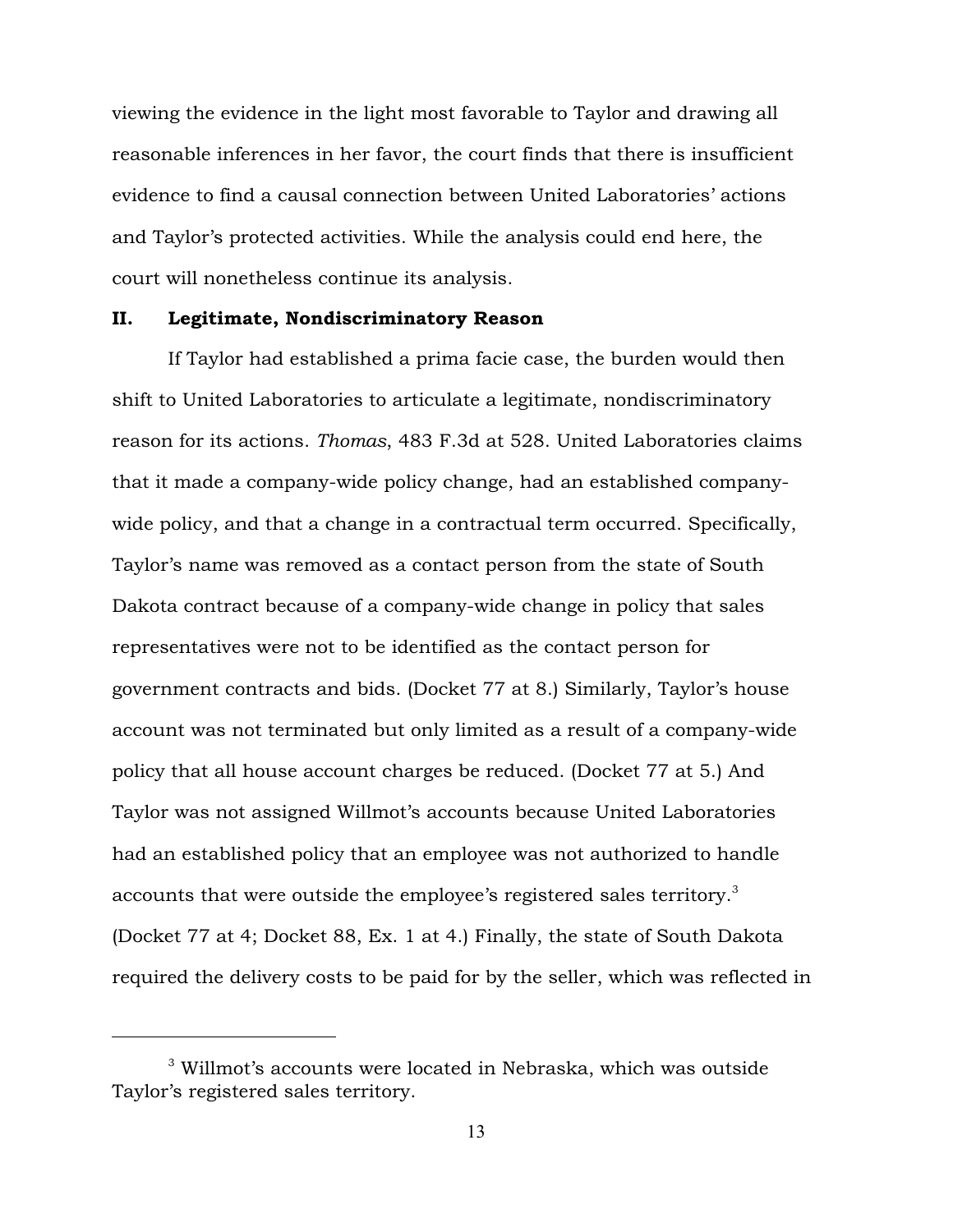the contract. (Docket 77, Ex. 14 at 3.) These proffered reasons constitute legitimate, nondiscriminatory reasons for United Laboratories' actions. "Thus, the inquiry now moves to the question of pretext–whether [Taylor] produced sufficient evidence that the proffered reason[s] were not the true reason[s] for [United Laboratories'] decision[s]." *See Wheeler v. Aventis Pharm.*, 360 F.3d 853, 858 (8th Cir. 2004).

#### III. Pretext

Even if the temporal proximity was sufficient to infer a causal connection between Taylor's protected activities and United Laboratories' actions, Taylor has produced no evidence that would allow a jury to reasonably conclude that United Laboratories' legitimate explanations were pretextual. Taylor argues that the "explanation by United [Laboratories] of a change in United's policies is not credible." (Docket 83 at 11.) Taylor does not identify any evidence to support this argument. This conclusory argument is insufficient by itself to demonstrate pretext and defeat United Laboratories' motion for summary judgment.

Specifically, Taylor does not address United Laboratories' legitimate explanation with regard to the decision to remove Taylor's name as a contact person on the state of South Dakota contract. A tenuous temporal relationship is all that Taylor identifies, and that is insufficient to demonstrate pretext in this case. There is no evidence that United Laboratories' legitimate explanation is pretextual.

With regard to United Laboratories' refusal to assign Willmot's accounts to Taylor, Taylor does not respond to United Laboratories'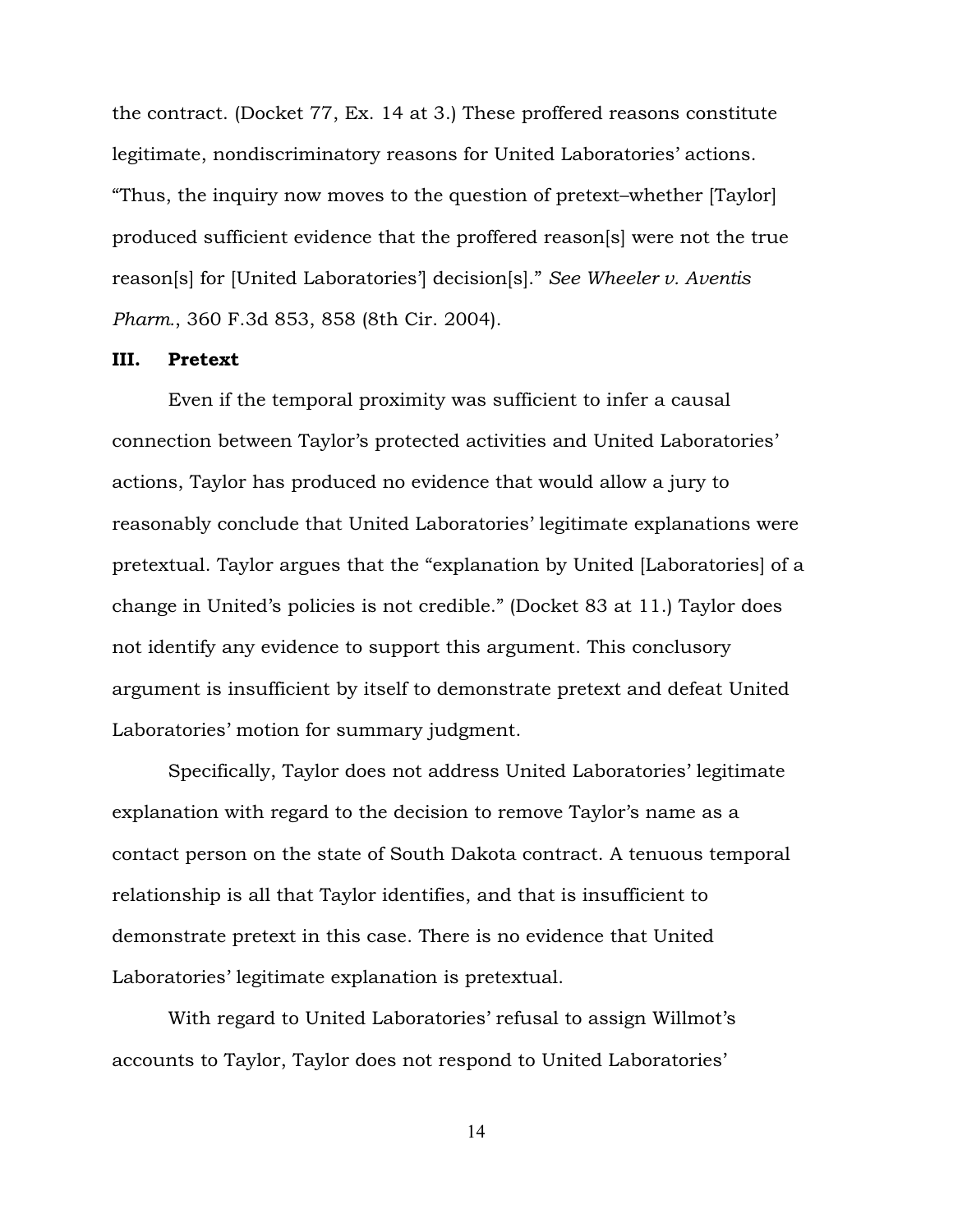explanation that its company-wide policy prohibited an employee from handling accounts that were outside the sales representative's assigned territory. A letter that stated this company-wide policy was given to Taylor on June 28, 2005, and subsequently given to the South Dakota Division of Human Rights. (Docket 88, Ex. 1 at 4.) While there is evidence that Taylor had accounts that were outside of South Dakota, those accounts were nonetheless located within her assigned territory. Taylor does not dispute that Willmot's accounts were outside her assigned territory. Thus, Taylor has not presented any evidence that would allow a jury to reasonably conclude that United Laboratories' explanation is pretextual.

With regard to the freight costs, Taylor does not dispute that the state of South Dakota contract at issue specifically required that "such delivery shall be made without cost to the State." (Docket 77, Ex. 14 at 3.) And Taylor does not dispute that United Laboratories' established policy required the freight costs to be shared between United Laboratories and the sales representative under these circumstances. (Docket 89, at 13-14.) Taylor's assertion that she did not have to pay freight costs before or with any other account does not address the clear requirement expressed in the contract with the state of South Dakota that the state was not to pay for delivery. Thus, even if Taylor had established a prima facie case, she has not shown that United Laboratories' legitimate reasons were pretextual.

#### IV. Taylor's Claims in the Aggregate

Taylor does not specifically argue that all of these acts collectively constitute retaliation. *See Fercello*, 2010 WL 2945312, at \*10 ("[I]t is proper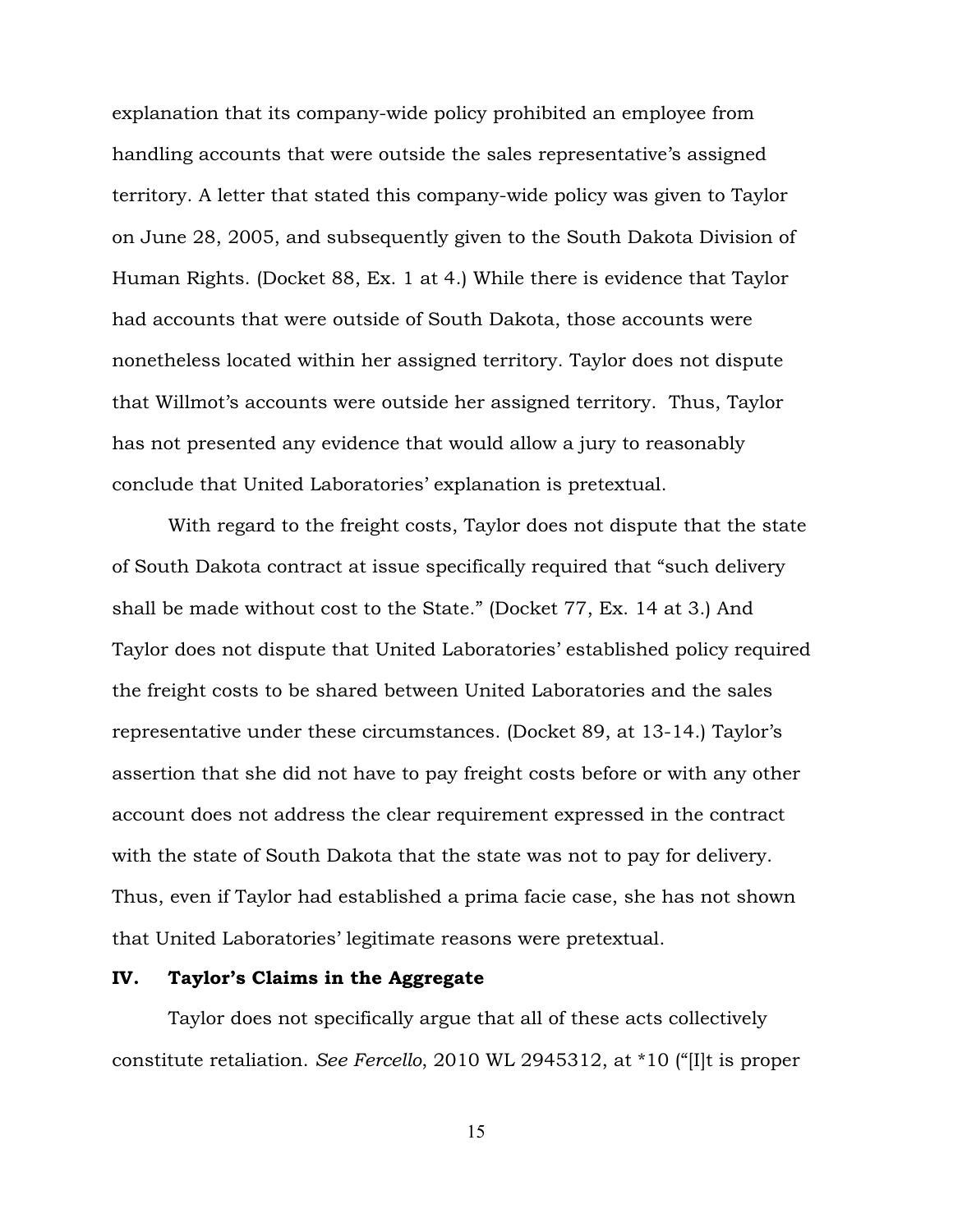to consider the cumulative effect of an employer's alleged retaliatory conduct[.]" (citation omitted)). Even if this argument were made, the court finds that a reasonable jury could not conclude that Taylor's protected activities caused the five alleged incidents of retaliation that occurred during an 18-month period. As was the case in *Fercello*, the record shows "a scattered assortment of actions that are either petty, unsubstantiated, or otherwise causally unrelated to [Taylor's] protected conduct." *See id.* Thus, even when viewing the claims in the aggregate, Taylor's claims fail as a matter of law. *See id.* (holding that "the actions of the County in this case do not constitute systematic retaliation" where "a number of allegedly adverse actions took place [in a 19 month time period]").

#### **CONCLUSION**

United Laboratories' motion for summary judgment is granted with regard to Counts 4 and 7. There is insufficient evidence that would allow a reasonable jury to conclude that United Laboratories retaliated against Taylor because she engaged in protected activities. Specifically, other than a tenuous temporal proximity relationship between the protected activities and the alleged acts of retaliation, there is no evidence reasonably inferring that Taylor's protected activities caused United Laboratories to retaliate against Taylor. And even if the temporal proximity was sufficient to infer a causal relationship, there is insufficient evidence to allow a jury to reasonably conclude that United Laboratories' legitimate explanations served as a pretextual basis for retaliating against Taylor.